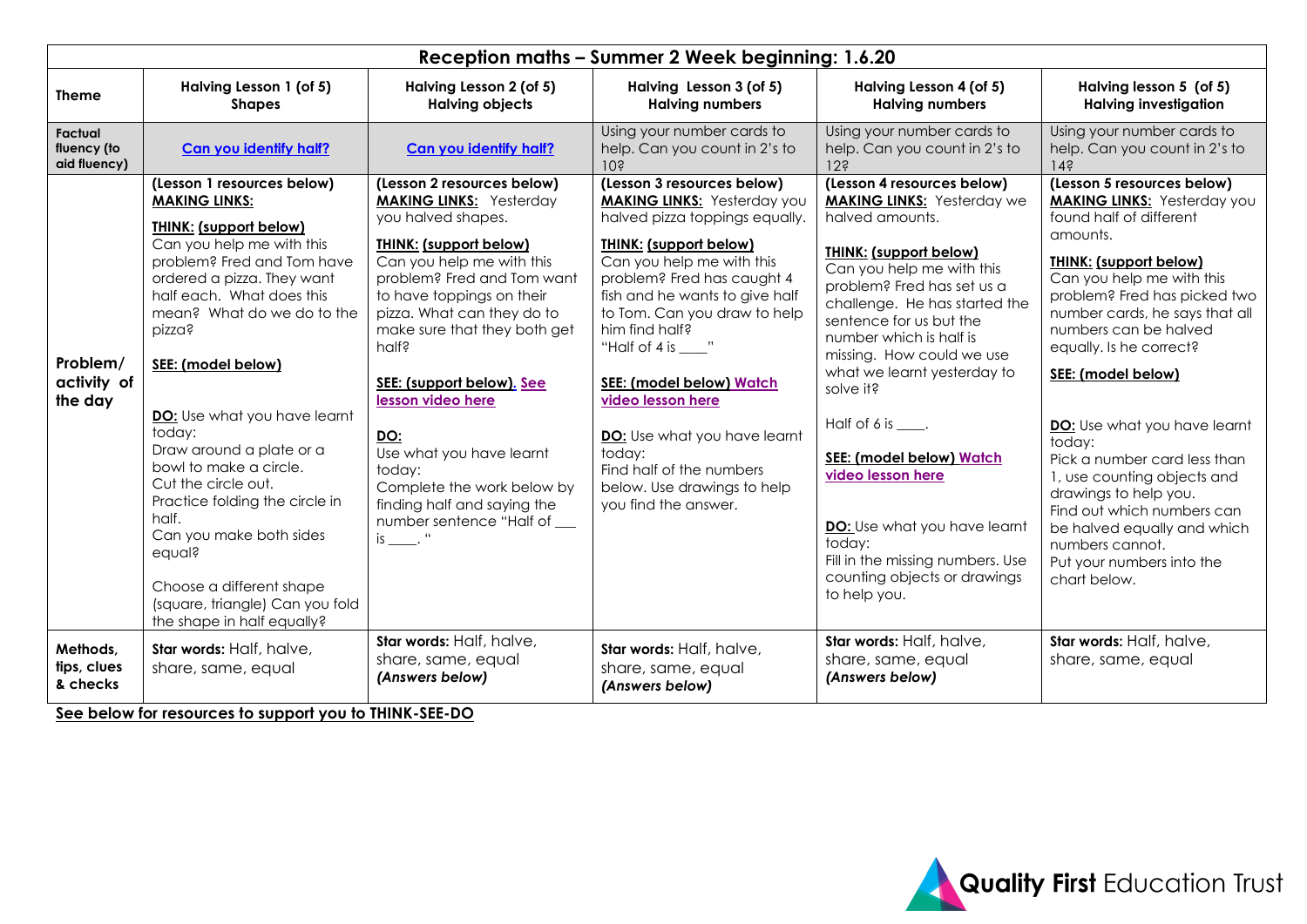### **LESSON 1 RESOURCES:**



**SEE:** 

To find half of the pizza we are going to fold it in **half** so they can have an **equal** amount of pizza. **Follow the folding instructions below.**

Find a flat surface Lay the piece of paper in front of you on the surface carefully

Hold one edge of the paper onto the folding surface firmly, but without damaging it.

Lift the other edge of the piece of paper and fold it over to meet the opposite side of the paper. Make sure the edges line up.

Bring your finger to the top of the bend in the paper. Press down on the folded side of the paper.

Carefully press down onto the bend by sliding your finger down the bend, and be sure not to rip the paper

If you have done this correctly, both sides of the pizza should be the same size - half the size of the whole pizza.

Draw around a plate or a bowl to make a circle.

Cut the circle out.

Practice folding the circle in half.

Can you make both sides equal?



Choose a different shape (square, triangle) Can you fold the shape in half?











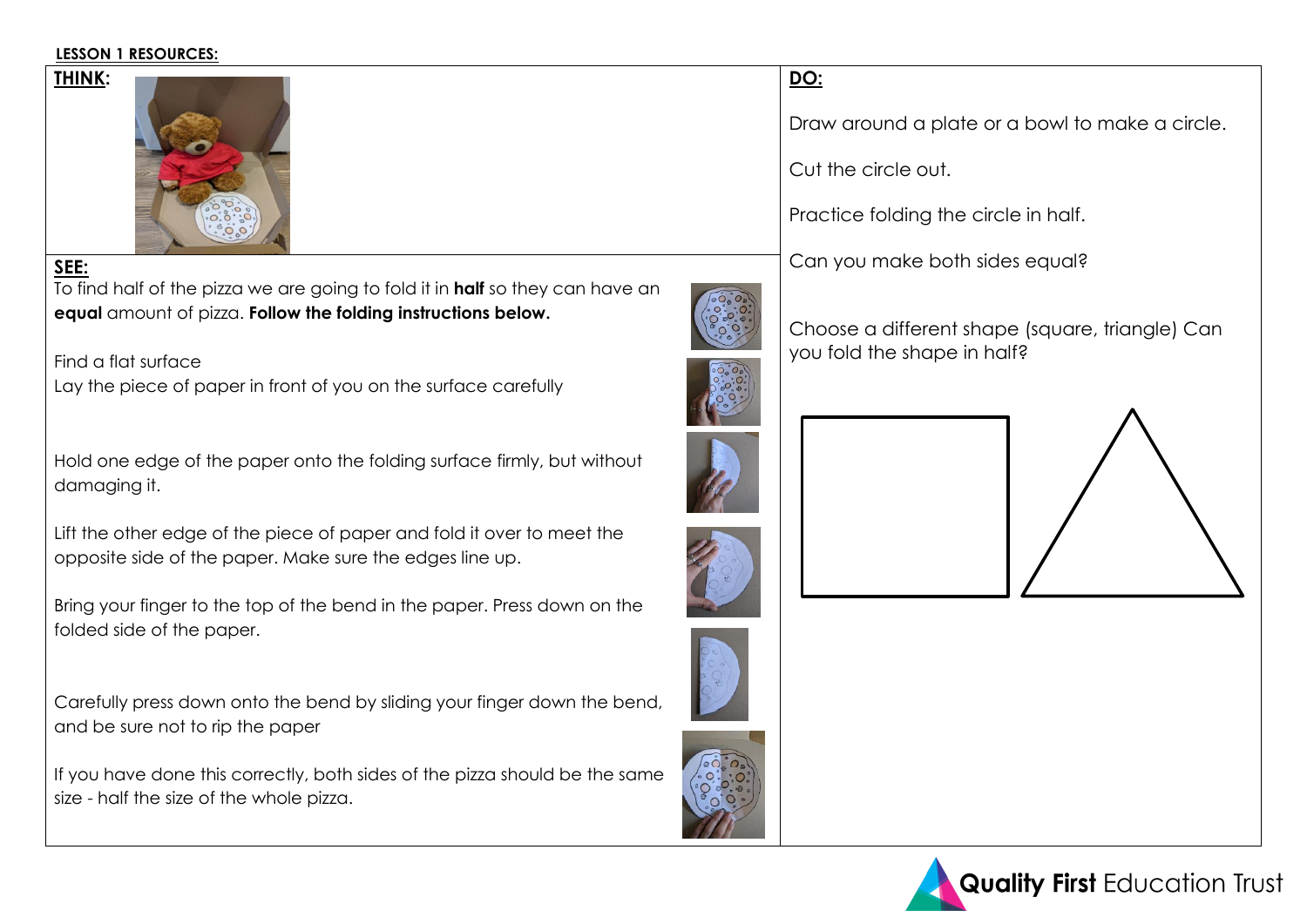#### **LESSON 2 RESOURCES:**



**SEE:** 

# [See lesson video here](https://vimeo.com/419809765/ce616024ec)



Find half of the mushrooms, ham and olives.



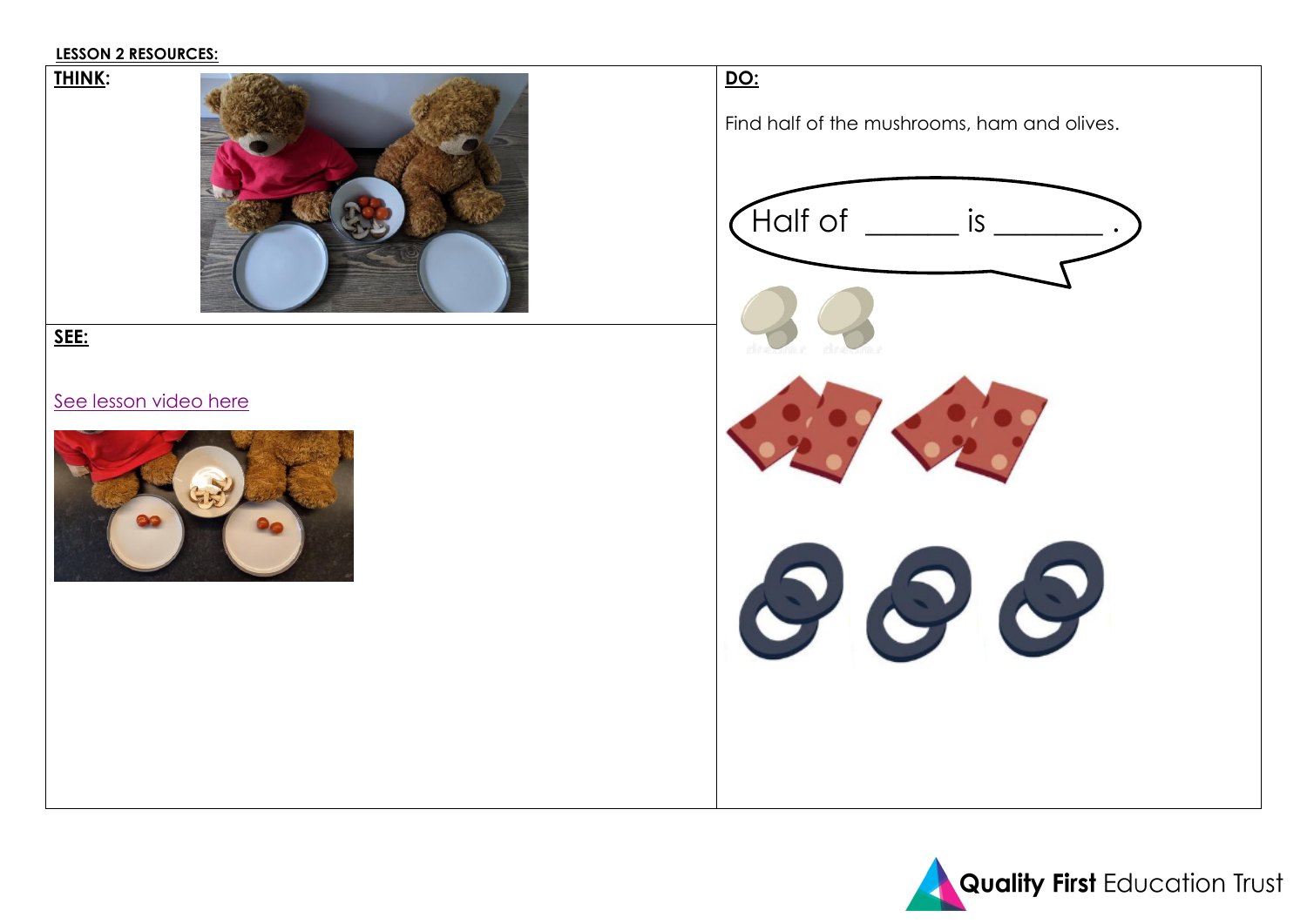#### **LESSON 3 RESOURCES:**



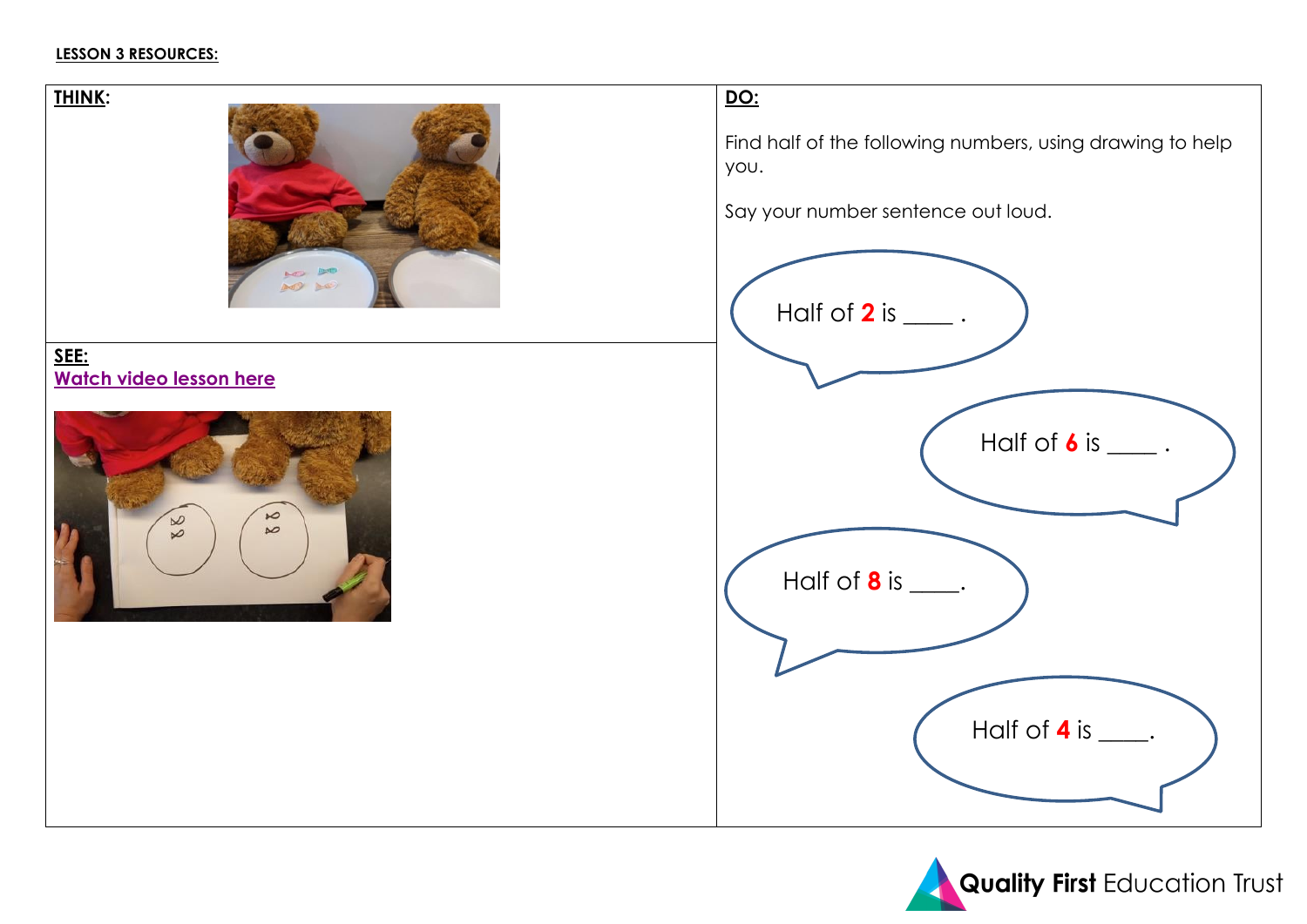### **LESSON 4 RESOURCES:**



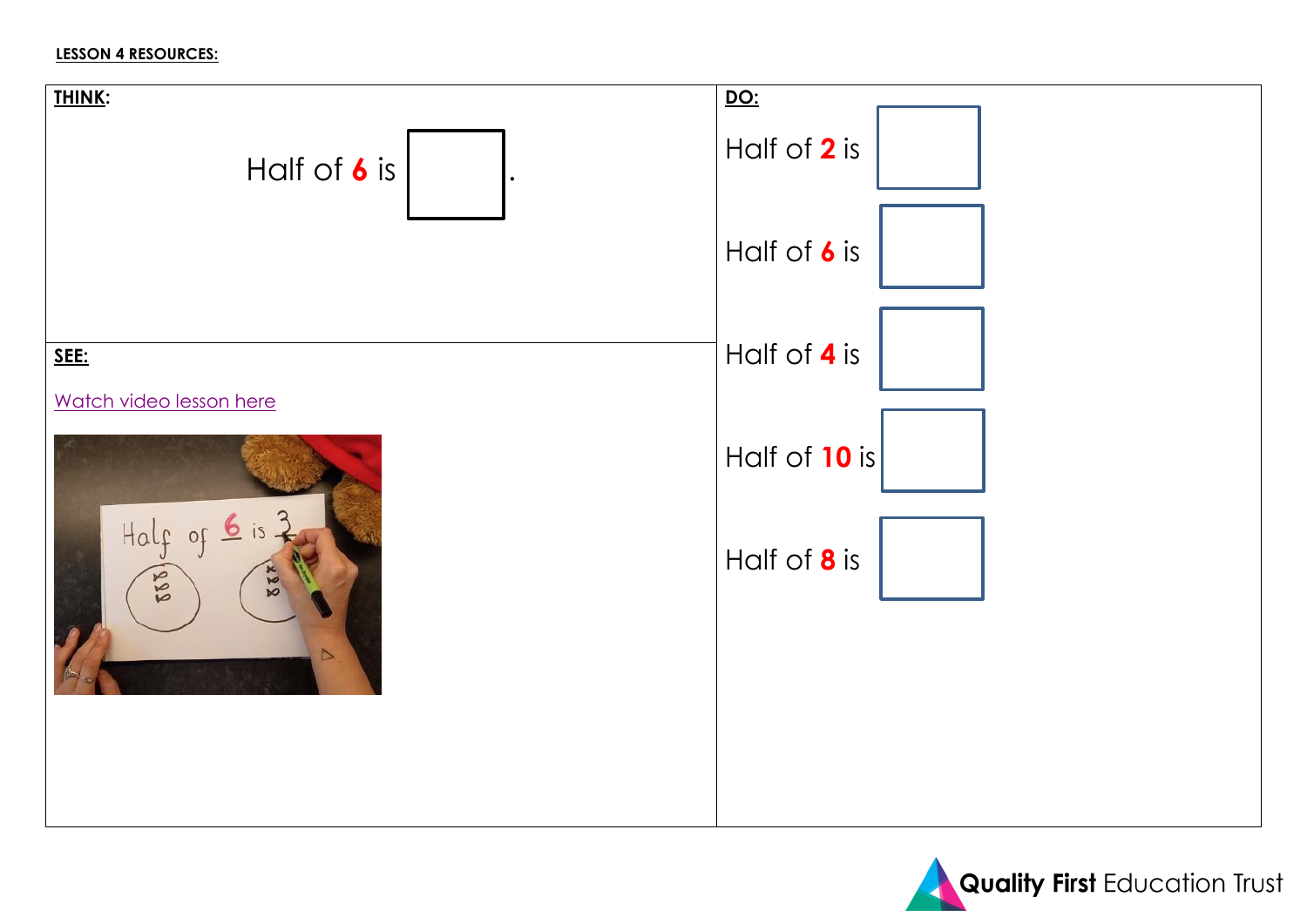### **LESSON 5 RESOURCES:**

## **THINK:**





# **SEE:**

Pick a number card less than 10. Count out that number of counting objects (pasta, counters)



Share them between two groups.

3 can **not** be halved equally.

There is 2 in the first group and 1 in the other. This makes it an odd number.

Odd numbers can **not** be halved equally.

Write the number in the chart.

Pick a number card. Count out that number of counting objects.



Share them between the two groups.

4 can be shared equally. There are 2 objects in each group. This makes it an even number. Even numbers can be

halved equally. Write the number in the chart.

Pick another number card and have another go!

| Can be  | Can not be |
|---------|------------|
| halved  | halved     |
| equally | equally    |
| (even)  | (odd)      |
|         |            |

**Can be halved equally (even)**

**Can not be halved equally (odd)**

3

| Can be halved equally | Can not be halved equally |
|-----------------------|---------------------------|
| (even)                | (odd)                     |
|                       |                           |
|                       |                           |
|                       |                           |
|                       |                           |
|                       |                           |
|                       |                           |
|                       |                           |
|                       |                           |
|                       |                           |
|                       |                           |
|                       |                           |
|                       |                           |
|                       |                           |
|                       |                           |
|                       |                           |
|                       |                           |
|                       |                           |